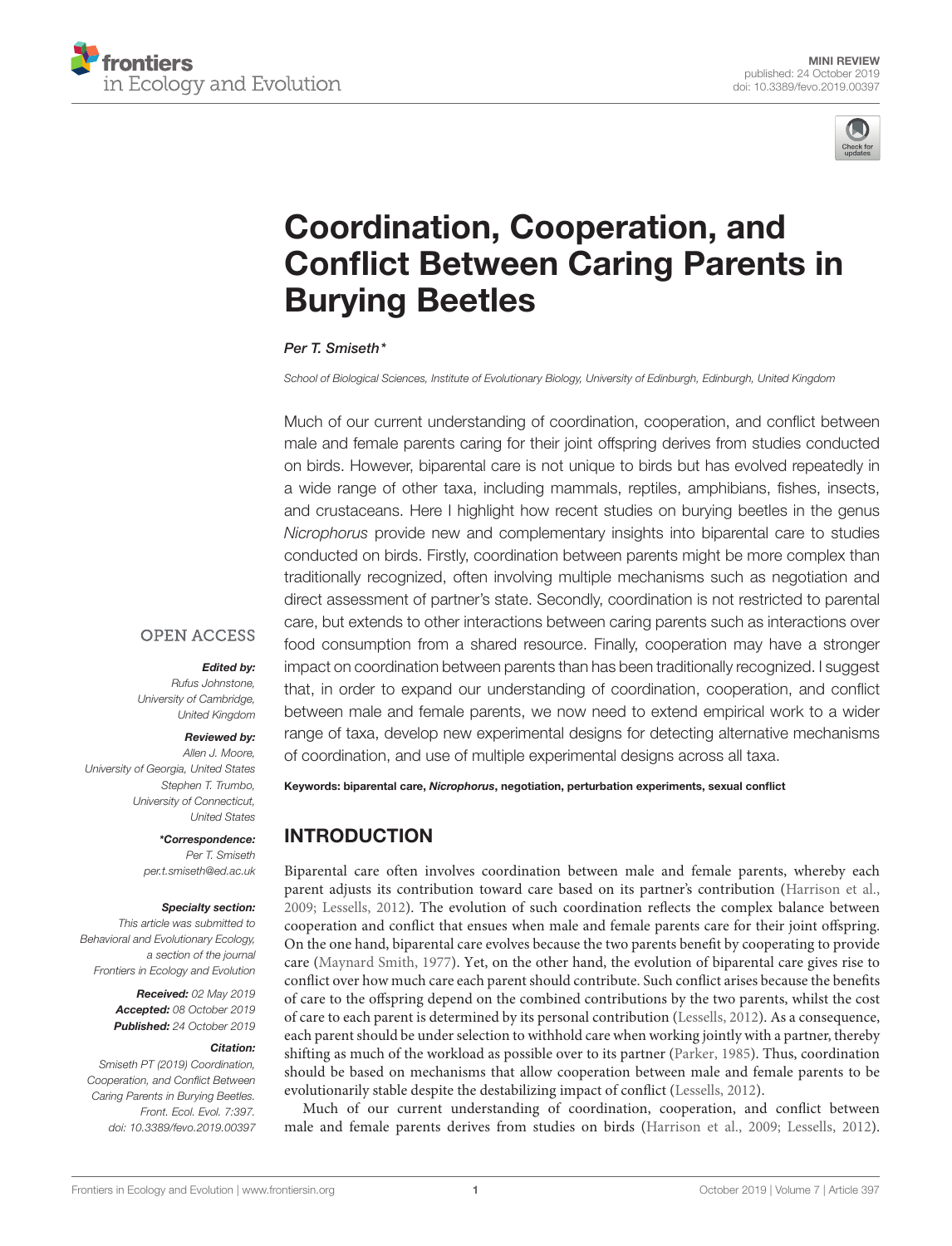This taxonomic bias reflects that biparental care is common in birds, occurring in more than 90% of bird species [\(Cockburn,](#page-4-4) [2006\)](#page-4-4). Furthermore, in birds, it is relatively straightforward to conduct experiments in the wild and monitor the amount of care provided by each of the two parents. Nevertheless, biparental care is not unique to birds but has evolved repeatedly in a wide range of other taxa, including mammals, reptiles, amphibians, fishes, insects, and crustaceans [\(Balshine, 2012;](#page-4-5) [Trumbo, 2012\)](#page-4-6). Thus, it is important to supplement studies on birds with studies on these non-avian taxa. Such work would help establish the extent to which insights based on studies of birds generalize to other taxa. Perhaps more importantly, some non-avian taxa, such as insects, may allow for alternative designs than those that are available for birds, thereby providing a potential source of novel insights into biparental care. Although biparental care is very rare in insects [\(Trumbo, 2012;](#page-4-6) [Wong et al., 2013;](#page-4-7) [Smiseth, 2014\)](#page-4-8), it has evolved in a small number of species, including burying beetles of the genus Nicrophorus [\(Eggert and Müller, 1997\)](#page-4-9). Recently, burying beetles have attracted interest as a non-avian laboratory model system for the study of coordination, cooperation, and conflict in families. Here I review recent work on biparental care in burying beetles and discuss how this work complements work on biparental care in birds.

# MECHANISMS OF COORDINATION

Identifying mechanisms of coordination between the two parents is a key priority in this field as it provides important insights into how cooperation can remain evolutionarily stable in spite of conflict between parents [\(Lessells, 2012\)](#page-4-1). Work on birds has focused primarily on two mechanisms—negotiation (also known as incomplete compensation) and conditional cooperation (also known as turn-taking or alternation)—in which each parent adjusts its own contribution based on information on its partner's workload [\(Harrison et al., 2009;](#page-4-0) [Lessells, 2012;](#page-4-1) [Johnstone et al.,](#page-4-10) [2014\)](#page-4-10). Negotiation occurs when the focal parent responds to a reduction in its partner's workload by increasing its own contribution but not such that it fully matches the partner's reduction ("incomplete compensation") [\(McNamara et al., 1999\)](#page-4-11). Meanwhile, conditional cooperation occurs when the two parents take turns or alternate their contributions toward parental care [\(Johnstone et al., 2014\)](#page-4-10). There is good evidence for negotiation, deriving mainly from handicapping experiments conducted on several species of birds [\(Harrison et al., 2009\)](#page-4-0). The rationale of such experiments is to reduce the contribution of one parent by imposing a handicap that increases its cost of care, thereby reducing its workload, and then monitor the response of its partner. Such experiments show that, as predicted, the partner of the handicapped parent tends to increase its contribution toward care but not such that it fully matches the reduction in care by the handicapped parent (i.e., incomplete compensation; Harrison et al., [2009\)](#page-4-0). Evidence for conditional cooperation derives from studies examining the rate of turn-taking or alternation between two parents when provisioning food to their offspring (Johnstone et al., [2014\)](#page-4-10). As discussed in other contributions to this issue, there is debate among avian researchers over the evidence for conditional cooperation [\(Ihle et al., 2019;](#page-4-12) [Johnstone and Savage,](#page-4-13) [2019;](#page-4-13) [Santema et al., 2019\)](#page-4-14).

Burying beetles provide a useful complementary system to birds because they allow for alternative experimental designs to those that have been used in the study of biparental care in birds. Burying beetles are similar to birds in that both parents cooperate to provision food and provide other forms care for their joint offspring [\(Eggert and Müller, 1997\)](#page-4-9), and that offspring beg for food from their parents [\(Smiseth et al., 2003\)](#page-4-15). However, they differ from birds in that they breed on a fixed resource the carcass of a small vertebrate—that has been acquired by the parents prior to breeding [\(Scott, 1998\)](#page-4-16), and that females tend to provide considerably more care than males (Smiseth and Moore, [2004\)](#page-4-17). Given this sex differences in care, it seems unlikely that conditional cooperation could provide a mechanism for coordination given that turn-taking or alternation necessitates that the two parents have similar workloads. There is however evidence for negotiation based on handicapping experiments and experiments based on random pairing of males and females. Handicapping experiments on two species of burying beetles— N. orbicollis and N. quadripunctatus—show that male partners increase their contribution toward care males in response to handicapping of the female prior to hatching (Creighton et al., [2015\)](#page-4-18) but not after hatching [\(Suzuki and Nagano,](#page-4-19) [2009\)](#page-4-19). Meanwhile, experiments pairing males and females at random to control for potential effects of assortative mating show that there is a negative correlation between the amount of care provided by males and females [\(Smiseth and Moore,](#page-4-17) [2004;](#page-4-17) [Mattey and Smiseth, 2015;](#page-4-20) [Pilakouta et al., 2015\)](#page-4-21). Thus, these results show that some of the mechanisms that mediate coordination between parents in birds (i.e., negotiation) also mediate such coordination in burying beetles, confirming that insights from studies on birds generalize at least to some extent to other taxa.

Recent experiments on the burying beetle N. vespilloides show that coordination between parents can be more complex than is often recognized in theoretical models of biparental care, involving a combination of negotiation and direct responses to the partner's state. This insight derives from experiments using an experimental design based on the manipulation of a state component of both male and female parents, such as their inbreeding status [\(Mattey and Smiseth, 2015\)](#page-4-20) or their body size [\(Pilakouta et al., 2015\)](#page-4-21). The rationale of such designs is to monitor how the state component of the focal parent influences its own contribution toward parental care as well as its partner's contribution. Such designs can be described as perturbation experiments, investigating how the experimental treatment alters the outcome of coordination between the two parents. If our current understanding of the mechanism of coordination between parents is correct, any effect of the manipulation of focal parent's state on its partner contribution should be mediated through the putative mechanism of coordination (e.g., negotiation). These experiments show that each parent adjusts its contribution based on its own state as well as its partner's state (**[Figure 1A](#page-2-0)**). Furthermore, they show that each parent adjusts its contribution based on its partner's contribution, but that the response to the partner's state is independent of any responses to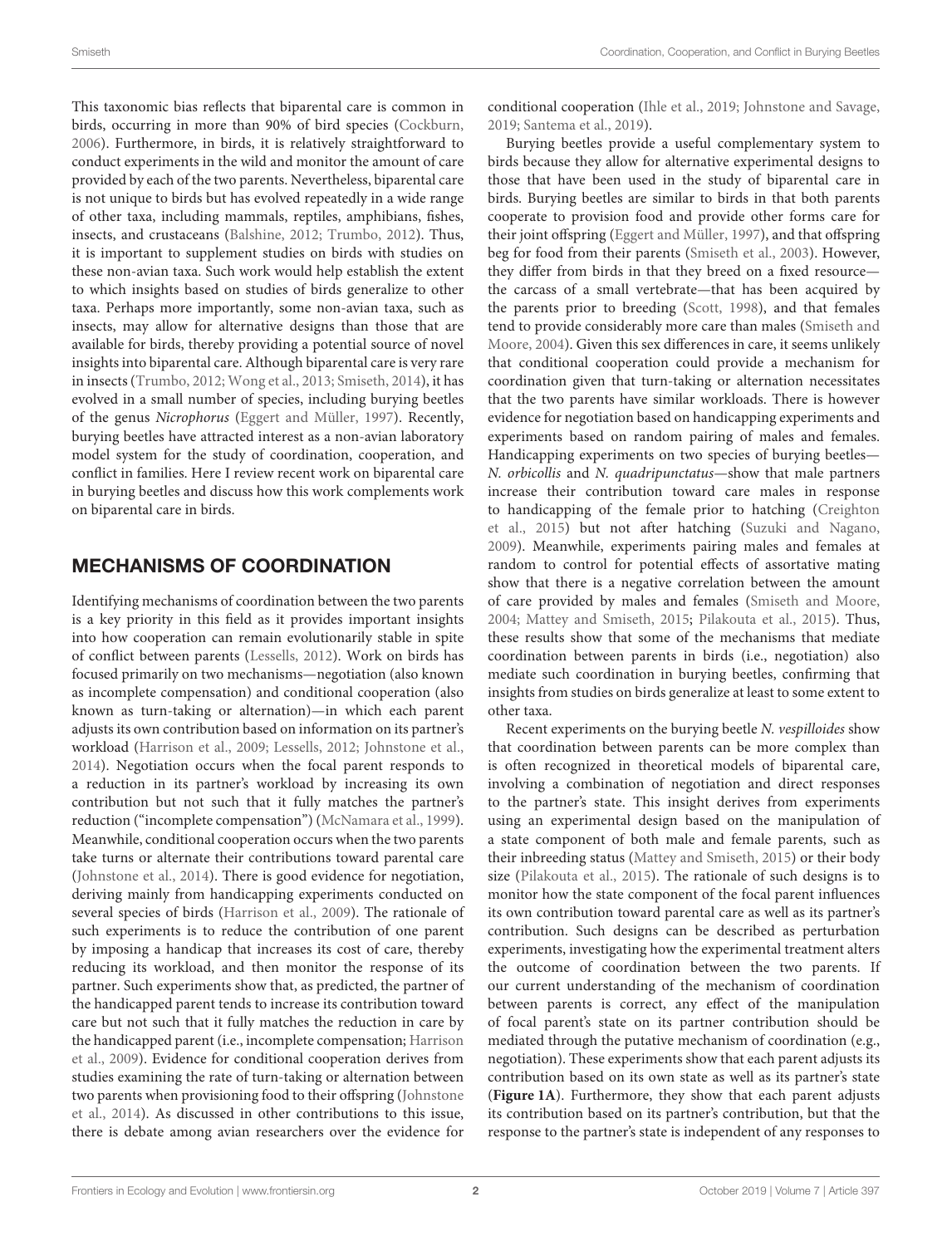the partner's contribution [\(Mattey and Smiseth, 2015;](#page-4-20) Pilakouta et al., [2015\)](#page-4-21). Thus, these experiments show that manipulation of the state of male and female parents alters the outcome of coordination between the two parents, but that this effect cannot be explained by established mechanisms of coordination (e.g., negotiation).

The results from these perturbation experiments have important implications for our understanding of coordination between parents. The reason for this is that negotiation is thought to have evolved as a mechanism whereby each parent obtains information on its partner's ability to provide care [\(McNamara et al., 1999\)](#page-4-11). This idea assumes that a parent cannot directly assess its partner's parental ability, but that it does so indirectly by monitoring its partner's workload. Thus, recent work on burying beetles suggests that negotiation can play a role as a mechanism of coordination between parents even in situations where parents directly assess components of their partner's state that correlate with their parental ability. It is currently unclear why this is. One potential explanation is that parents obtain different forms of information on their partner's parental ability by monitoring their workload and varying components of their state. For example, monitoring the partner's workload might provide information on its current ability, whilst monitoring their state might provide more liable information on its likely future contributions. An alternative explanation is that coordination is not just about obtaining information on the partner's parental ability but also about coordinating the timing of its own contribution toward care relative to the timing of its partner's contribution. For example, the benefits of care to the offspring may not solely depend on how much care the two parents provide but also on how care is distributed over time. Empirical tests of this idea should carefully consider the sampling protocols used when collecting data on male and female contributions toward parental care. For example, such data may be available from studies using sampling protocols where male and female contributions toward parental care are monitored over substantial parts of the period when parents provision food for their offspring (e.g., [Johnstone et al., 2014;](#page-4-10) Bebbington and Hatchwell, [2016\)](#page-4-22).

# COORDINATION OF FOOD CONSUMPTION

For obvious reasons, prior work on coordination between parents has focused on coordination of the amount of care provided by each parent. However, recent work on burying beetles shows that coordination extends to other aspects of family life, such as food consumption from a shared resource. Burying beetles breed on carcasses of small vertebrates, which serve as a source of food for the larvae as well as the two parents [\(Boncoraglio and Kilner, 2012\)](#page-4-23). An experiment on N. vespilloides shows that there is coordination of food consumption based on a combination of conditional cooperation (i.e., matching) and direct responses to the partner's state [\(Pilakouta et al., 2016\)](#page-4-24). Females adjust their mass change by matching their partner's mass change, gaining more mass when males gained more mass (**[Figure 1B](#page-2-0)**). In contrast, males respond directly to their partner's state, gaining more mass when paired to large females that on average consumed



more carrion than small females (**[Figure 1B](#page-2-0)**). This study shows that coordination over food consumption is based on the same mechanisms as those involved in behavioral coordination over the amount of care provided by each parent. There is now a need for studies examining whether these two conflicts are related. For example, if a parent is providing a disproportionate amount of care, its partner may be more tolerant of that parent feeding more from the resource [\(Pilakouta et al., 2016\)](#page-4-24).

<span id="page-2-0"></span>gained more mass when partner gained more mass  $(t = -3.2, p = 0.047)$ . Used with permission from John Wiley and Sons (A) and Elsevier (B).

# COOPERATION AND CONFLICT

As stated above, biparental care involves a complex balance between cooperation and conflict between the two parents. Prior work on coordination has emphasized its role as a mechanisms that help maintain the evolutionary stability of biparental care. This emphasis is based on theoretical models predicting that parents should withhold care when working with a partner [\(Parker, 1985\)](#page-4-3). This model predicts that sexual conflict should have detrimental effects on offspring fitness as offspring receive less care as a consequence of parents withholding care when working with a partner [\(Parker, 1985\)](#page-4-3). There is some empirical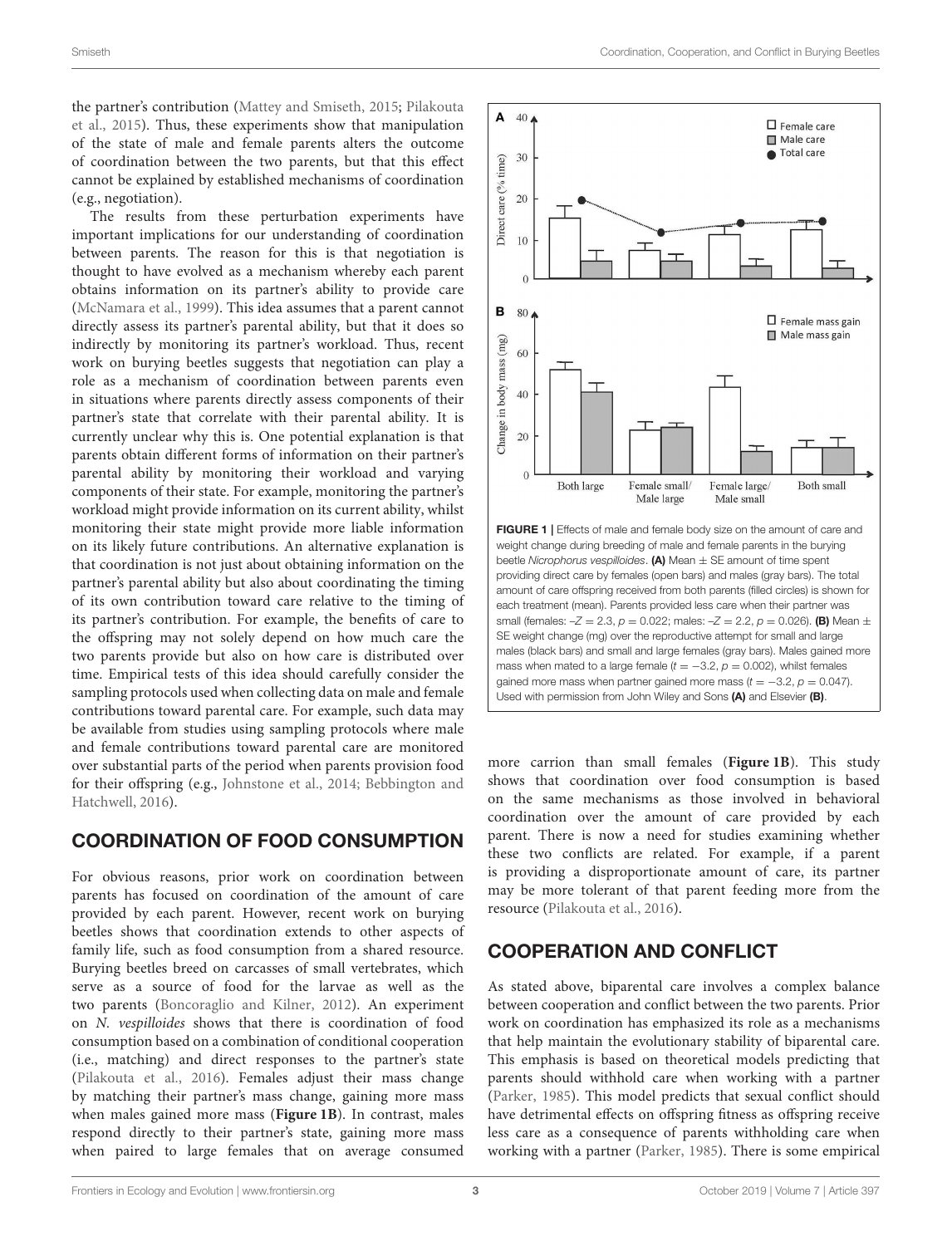

<span id="page-3-0"></span>support for this prediction from an experiment on zebra finches, in which the workload per parent was kept constant (Royle et al., [2002\)](#page-4-25). In this species, females withhold care when breeding together with a partner as opposed to when breeding alone, allowing females to save resources for investing in a subsequent breeding attempt. As predicted, sexual conflict has negative consequences for offspring fitness as male offspring reared by females breeding together with a male partner were less attractive to females as adults than males reared by females breeding on their own.

A more recent study on the burying beetle N. vespilloides suggests that the effects of cooperation may outweigh those of conflict, and that offspring are better off when the two parents work together [\(Pilakouta et al., 2018\)](#page-4-26). This study compared levels of parental care when males and females bred together and when males and females bred separately, keeping the amount of resources (i.e., carcass mass) and brood size constant across the two treatments. The study finds no evidence that parents withhold care when working jointly with a partner, and offspring fare better when the two parents work together (**[Figure 2](#page-3-0)**). These results do not imply that there are no impacts of conflict, only that beneficial effects of cooperation outweigh the detrimental impact of conflict. This finding has important implications because it accounts for the otherwise paradoxical situation where males and females breed jointly even though they would fare better if they bred separately. Furthermore, it suggests that cooperation could have a stronger impact on coordination between parents than traditionally recognized. If so, coordination may be less about resolving conflict as highlighted hitherto, and perhaps be more about enhancing the efficiency of cooperation.

The finding that offspring fare better when the two parents work together [\(Pilakouta et al., 2018\)](#page-4-26) contrasts with prior work on the burying beetle N. vespilloides reporting no difference in reproductive success when the two parents breed together and when they breed on their own [\(Smiseth et al., 2005\)](#page-4-27). This contrast is likely to reflect differences in experimental design. For example, [Pilakouta et al. \(2018\)](#page-4-26) removed males at the time they deserted the brood, thereby minimizing the risk that males cannibalize some of their larvae. In contrast, [Smiseth et al.](#page-4-27) [\(2005\)](#page-4-27) left males with the brood until the larvae dispersed from the brood, in which case the beneficial effects of cooperation may be negated by the detrimental effect of cannibalism by deserting males.

# CONCLUDING REMARKS AND **PERSPECTIVES**

Here I have highlighted how recent work on burying beetles provides new and exciting insights into coordination, cooperation, and conflict between caring parents. This work highlights that at least some of the insights from studies on birds generalize to other taxa. However, the availability of alternative experimental designs to those used in studies on birds show that coordination of care between the two parents can be more complex than is currently recognized, often involving multiple mechanisms. There is good evidence for some of these mechanisms, such as negotiation, from prior experiments on birds [\(Harrison et al., 2009\)](#page-4-0) and burying beetles [\(Smiseth and Moore, 2004\)](#page-4-17), whilst recent experiments on burying beetles provide evidence for other mechanisms based on direct assessment of partner's state [\(Mattey and Smiseth,](#page-4-20) [2015;](#page-4-20) [Pilakouta et al., 2015\)](#page-4-21). Furthermore, coordination between parents is not restricted to coordination of how much care each parent should provide, but extends other activities such as the amount of food that each parent consumes from a shared resource. Finally, cooperation may have a stronger impact on coordination between parents than has been traditionally recognized.

What directions should be taken in future work in this field? In my mind, the key question now is whether the contrast between birds, where current evidence suggests that coordination occurs through negotiation [\(Harrison et al., 2009\)](#page-4-0), and burying beetles, where coordination occurs through a combination of negotiation, conditional cooperation, and direct assessment of partner's state, is real or whether it reflects differences in available designs? In other words, is negotiation the primary mechanism of coordination in birds? Or is this evidence somehow biased, reflecting that handicapping experiments has been the primary tool for studying coordination in birds? Handicapping experiments may provide a biased understanding of coordination if the only mechanism they can detect is negotiation. In contrast, perturbation experiments based on the manipulation of the state of the two parents allow for greater plurality in the mechanisms of coordination. Nevertheless, there are important limitations to such designs, as the mechanisms